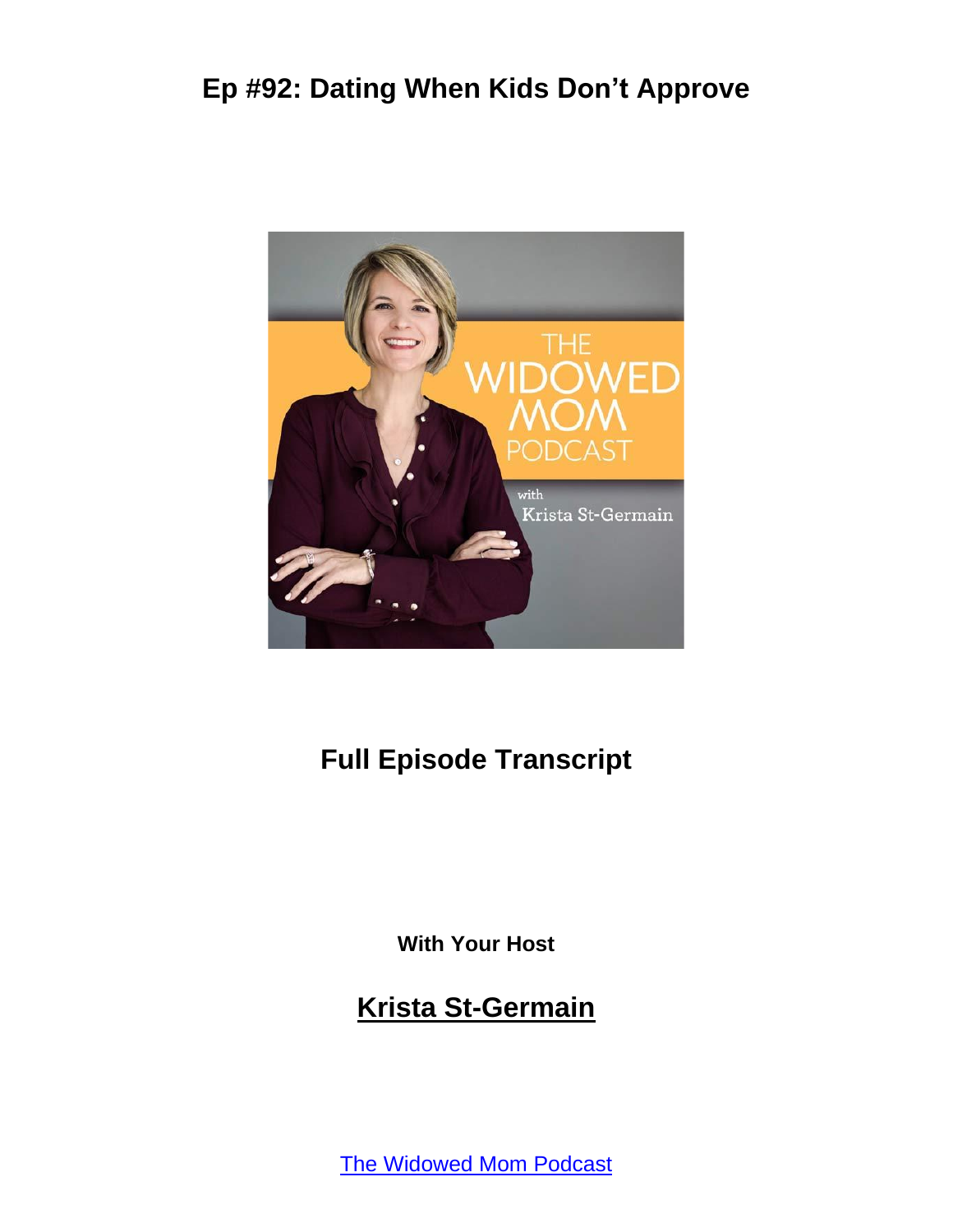Welcome to *The Widowed Mom Podcast*, episode 92, Dating When Kids Don't Approve.

One of the most frequent questions I get asked by widowed moms is, "What do I do when I'm ready to start dating but my kids don't approve?" So, if you've been struggling here or you anticipate you someday might, then this episode is for you.

Welcome to *The Widowed Mom Podcast*, the only podcast that offers a proven process to help you work through your grief, to grow, evolve, and create a future you can truly look forward to. Here's your host, Master Certified life coach, grief expert, widow, and mom, Krista St-Germain.

Hey, everybody. Welcome to another episode of the podcast. Are you ready to talk about dating? Maybe. Maybe not.

I get this question so often. In fact, inside *The Widowed Mom Podcast* Facebook community, which is a closed group, which if you're not a member of, you're absolutely invited. You just need to be a widow and a mom. Age of children is not relevant. But I put a poll in there recently about topics that members most want help with and again, this one keeps coming up, this, "What do I do when I want to date but my kids don't approve?"

And the assumption isn't even that kids aren't at home or little. Sometimes, these are adult children that we're worried about. So, I'm going to share my thoughts with you in today's episode.

Before we do that thought, I want to take a minute to read a couple of listener reviews because I haven't done that in a while. And I really do appreciate all of you who have taken time to leave them. So, the first one is from a listener who calls themselves iPadalicious. And the title of the review is "Wow, Thanks."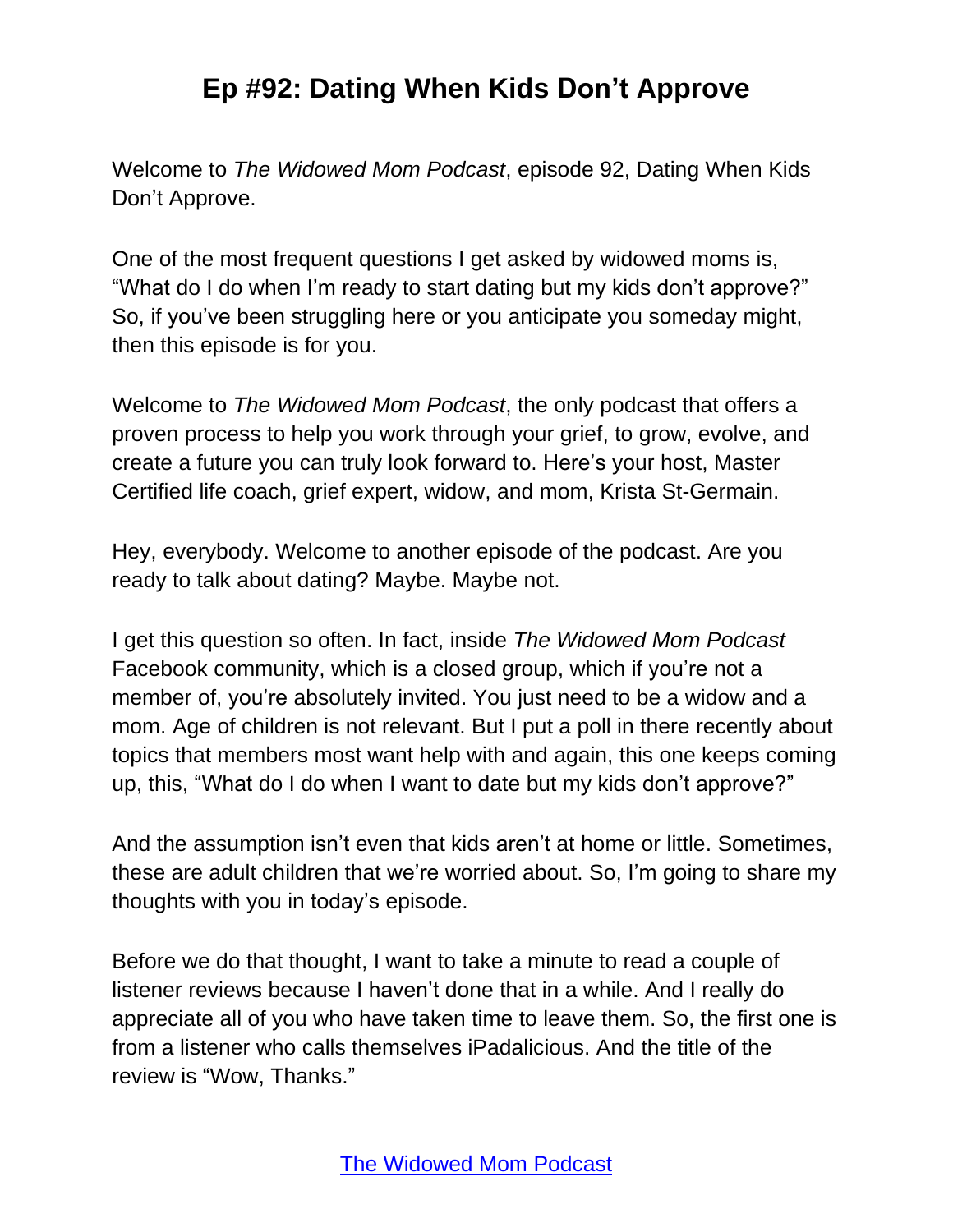iPadalicious wrote, "I've recently started listening to you. I'm not a widow. I'm not a mom. And you really resonate with me. I've learned so much about grief, feelings, the NOW method, et cetera. This podcast is for everyone who's grieving someone or something."

Thank you. I love knowing that not everyone who's listening is a widow or a mom. I think that's pretty amazing. And the next one is written by someone who calls themselves Dogwood Flat.

And it reads, "I've been listening to the podcast since my husband passed in March of 2020. Each week, I've learned so much and have found encouragement from everything Krista shares. Thank you." And you're welcome Dogwood Flat.

If you have not left a review and this podcast has helped you, it would really mean a lot to me if you took a couple of minutes and did that because reviews and ratings and subscriptions are how podcasts rise up in the ratings. And that's what makes them easier for people to find.

And as you well know, if you've been listening for a while, I really want to reach a million widows with this podcast. And so, I appreciate it if you take time to leave a rating or a review.

Alright, let's talk about dating when kids don't approve. So, I've heard lots of stories about dating when kids don't approve. And by lots, I mean lots. Little kids, middle-school-aged kids, teens, young adults, grown adults, grown adults with their own children, all children have opinions about whether or not they're onboard with their mom dating again.

And so, what I want to offer you are just three things today. The first, there really is no right or wrong here. You get to decide. And that's always true.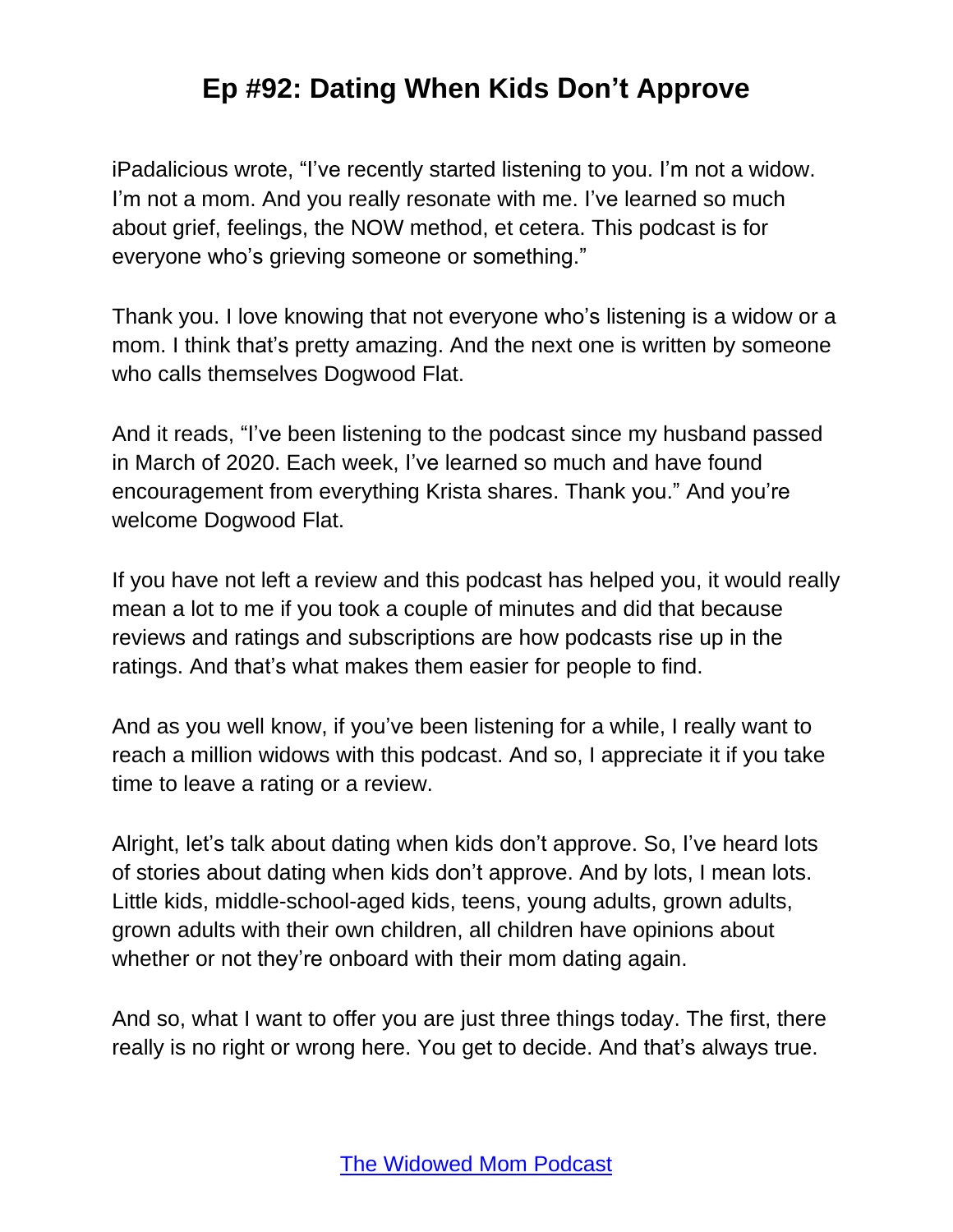Now, if you haven't already, if you're not dating, or maybe you're in the early stages of dating, or maybe you're wondering if you should be dating at all, I would recommend that you go back and listen to episode 42, which is called How to Know if You're Ready to Date Again.

So, I think that's a valuable listen if you're thinking about dating, or if maybe it's just not going so well and you're kind of questioning your motives, that's a good episode to listen to. So, check that one out.

But regardless, you're not going to do this perfectly. There is no such thing. And it really isn't about what's right or what's wrong because right and wrong exist in our minds. We don't agree on what's right and what's wrong. We all have different opinions about what's right and what's wrong. And that's okay. That's okay.

But what I want you to do is to decide for yourself what's right or wrong. Make that decision consciously, intentionally. What other people are telling you about whether you should date again, what your kids are telling you about whether you should date again isn't right or wrong. It's just their opinion. And they're entitled to have that opinion. They don't have to change that opinion.

But their opinion, they opinions of other people, doesn't really have anything to do with your opinion about what's right or wrong for you. Only you know what is right or wrong for you. I don't know what' right or wrong for you. I'm always telling my clients this.

I know sometimes it's easier just to have the coach tell you what the coach thinks you should do. But I don't do that. And the reason that I don't do that is because I don't know. Who would I be to know what's right or wrong for someone else? Who would someone else be to know what's right or wrong for you?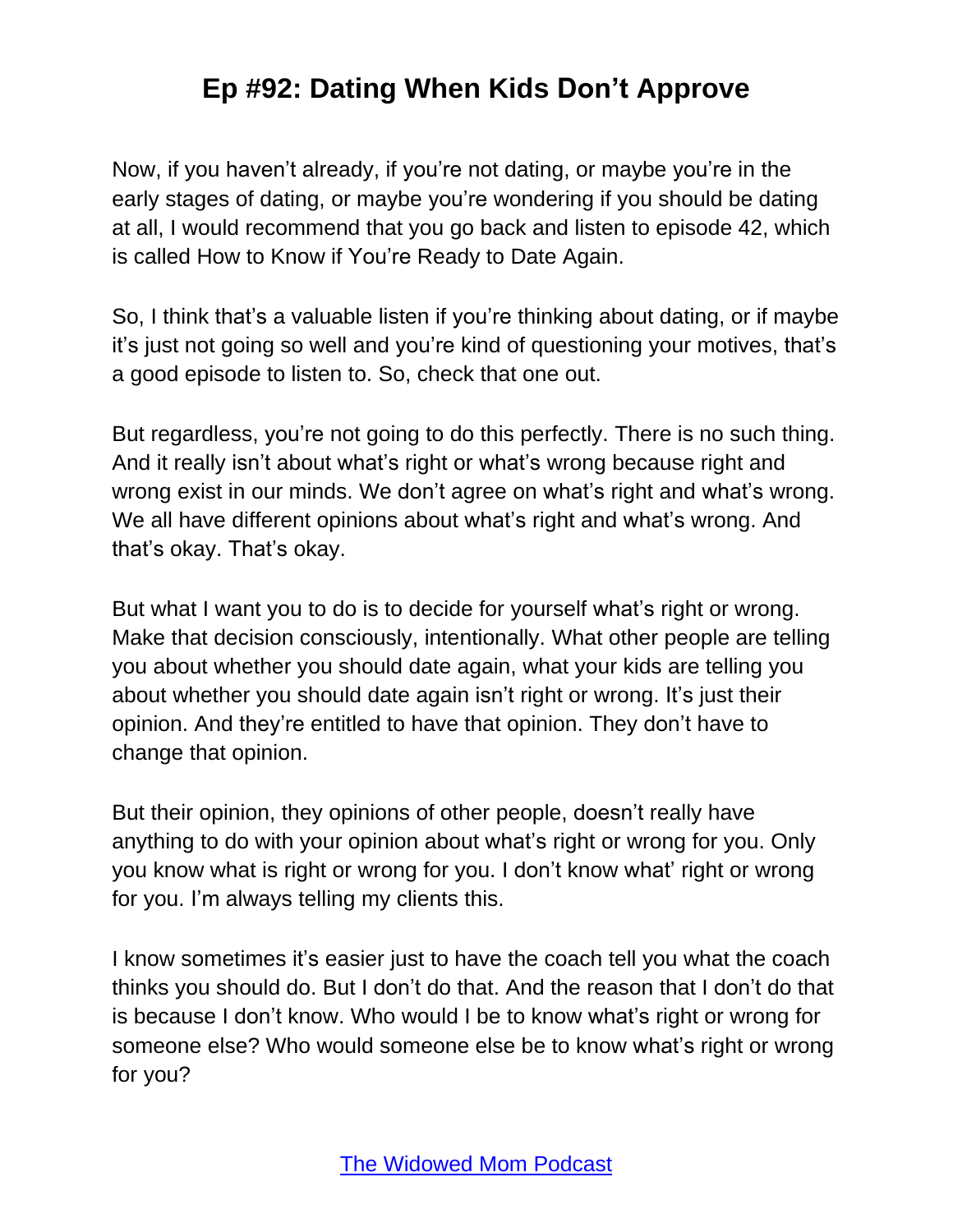And so, what is that little voice telling you about what is right or wrong for you? And what if you just listened to that voice, and you didn't need my approval and you didn't need somebody else's approval because you gave yourself your own approval? So, that's my first point. There's no right or wrong. You get to decide always.

The second thing I would like to offer you is to consider the perspective of your children. Now, you're listening to a podcast for widowed moms. I'm pretty sure that you already are interested in their perspective, or you probably wouldn't be interested in listening to a podcast that helps you parent as a widowed mom, right?

So, I know where your heart is. You know where your heart is. You're not trying to harm anybody, hurt anybody, upset anybody. You genuinely care about the experiences of others. So, when I say consider their perspective, I'm not implying that you don't care. I know that you care.

What I'm saying is to consider where they're coming from, not because you don't care and you should start caring, and not because you need to agree with them or change your opinions. But because when we understand where other people are coming from, it creates connection. And that's what most of us want.

So, what are the messages that our children are sending us about what they want? Are they feeling insecure maybe? Are they worried? Are they scared? Maybe they're looking for some reassurance that you're not going to forget their other parent, or maybe that they're looking for some reassurance that you're not going to replace their parent.

Most often, I believe, when children aren't ready for us to date, little, grown, no matter the age, it's usually because there's some fear involved. There's a worry there. It's not that they don't want us to be happy. There's just something they're worried about for themselves.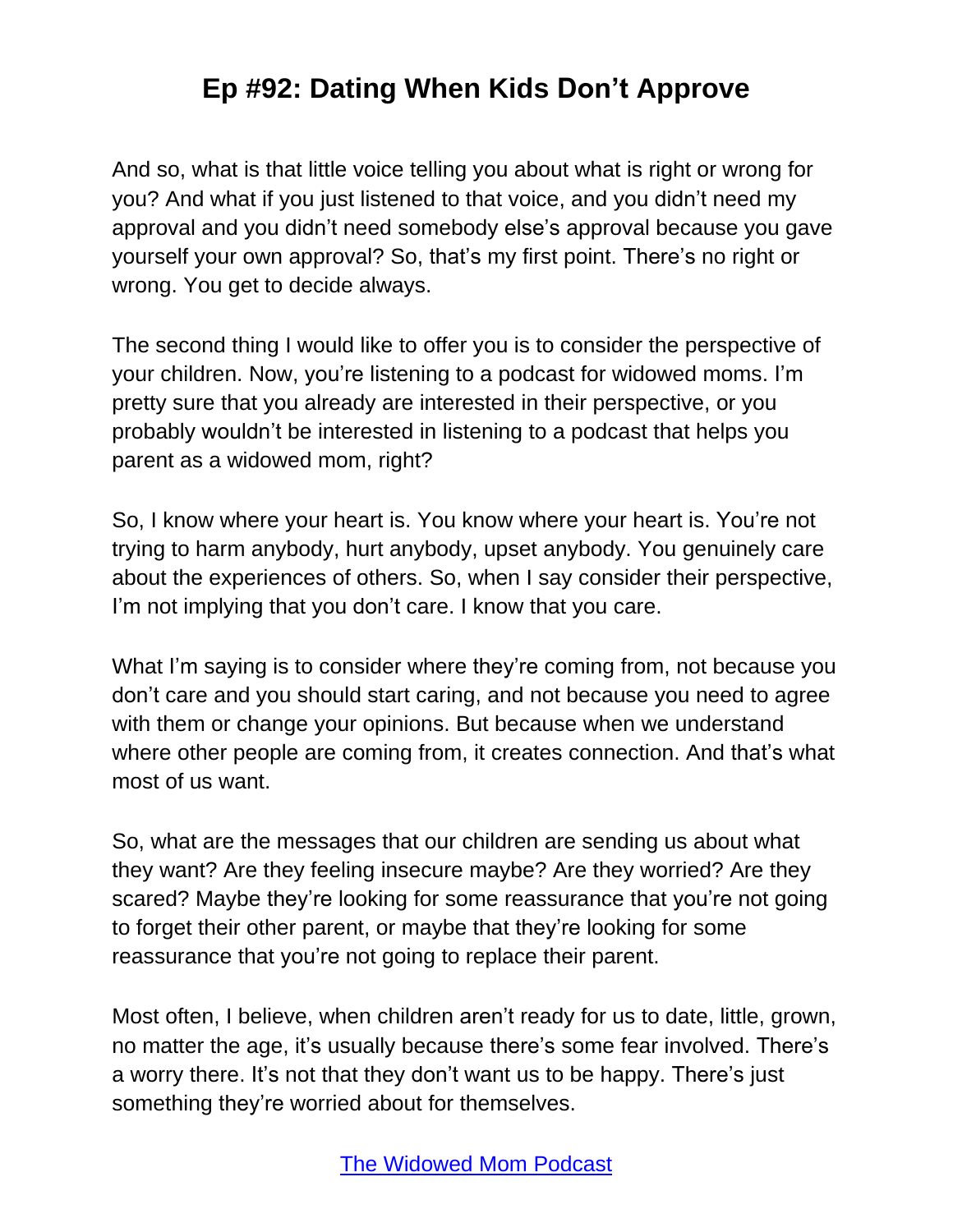Even with grown children, it can often bring up their own stuff. They might think, "How could you date so soon?" Because they might be worried that their spouse would date before they would want them to. It might have nothing to do with you and your dating life and everything to do with their own fear, their own worry.

And so, when we can just know that most people are trying to do the best they can with what they know, grown children, little children, and we can consider that their perspective is their truth, it's their reality. We don't have to agree with it. But when we understand it and we hold it softly, we hold it with a little bit of compassion and a little bit of space and know that they're doing the best job they can with what they know, then we can soften a little bit.

And maybe we do choose to provide a little bit more reassurance, if that's what we think they're looking for. And that's up to you too. It's not right or wrong either. But I would just invite that you consider their perspective. They're probably not out to get you. They're probably not out to hurt you. They're probably just afraid of something. What is it?

The third thing that I want to offer you is that our children don't need to agree for us to date. And this might be the hardest part. But I hope it's also the most liberating part.

I see a lot of widowed moms holding themselves back from dating because they can't get comfortable with the idea that their kids don't like it. And many of them have decided they will not date until their kids are onboard. And that's a valid choice.

But when I see people making it, mostly it's coming from fear. It's coming from abundance. They're worried that their kids won't like them, that their kids won't approve of them. And so, they're putting what they want at the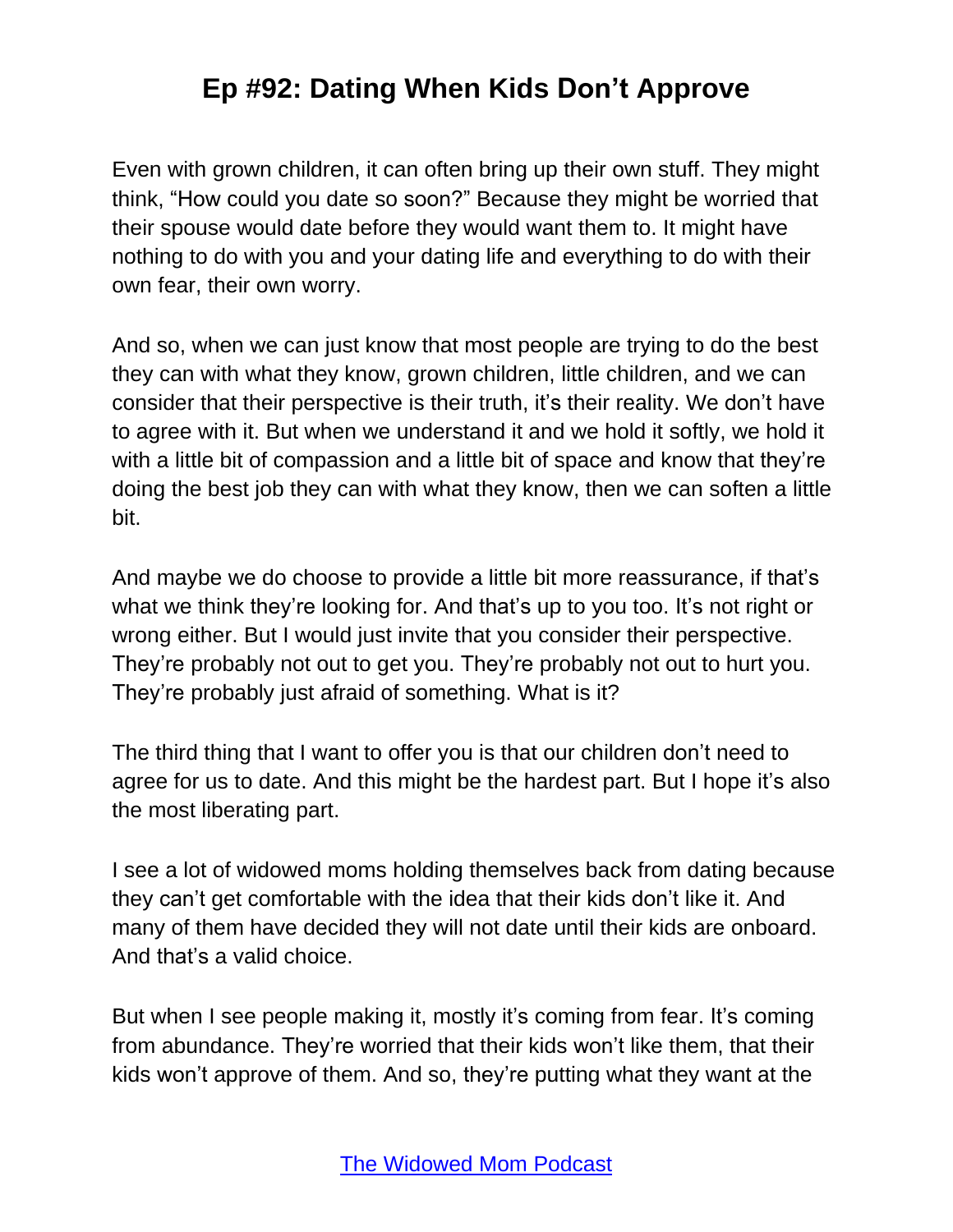bottom of the list because they don't know how to be at peace when their kids don't support their decision to date.

And so, they just acquiesce. They give in. They put what they want at the bottom of the list. Maybe they don't like conflict, they don't want to have difficult conversations. But they end up not giving themselves what they want and giving everybody else the higher priority.

What I want to offer is that's up to you too. It's entirely possible for you to date without your children supporting that decision. And you can love them. You don't have to be mad at them for not supporting you. You don't have to be upset that they don't support you. You don't have to be wishing that they did support you. You don't have to be railing against their lack of support.

You can be at peace. You can decide that they get to have their own thoughts and feelings about whether you date and that you don't need to change those thoughts and feelings in order to date.

All humans have agency to think and feel what they think and feel. And it has very little to do with us and mostly to do with them. But when we decide that there are only certain ways humans in our lives are allowed to think and feel, we create a lot of suffering for ourselves when they don't go along. And then we spend a lot of time and effort trying to get them to change, or when they won't change, we spend a lot of time and effort trying to change ourselves so that they will find us acceptable.

And so, since other people will have their own thoughts and feelings, our children included, little or grown, and since we have our own thoughts and feelings, and since sometimes those are different, we don't have to create suffering by telling ourselves they should be the same.

It's our option to decide to let people have their thoughts and feelings, to not agree with our decision to date and to date anyway. Again, back to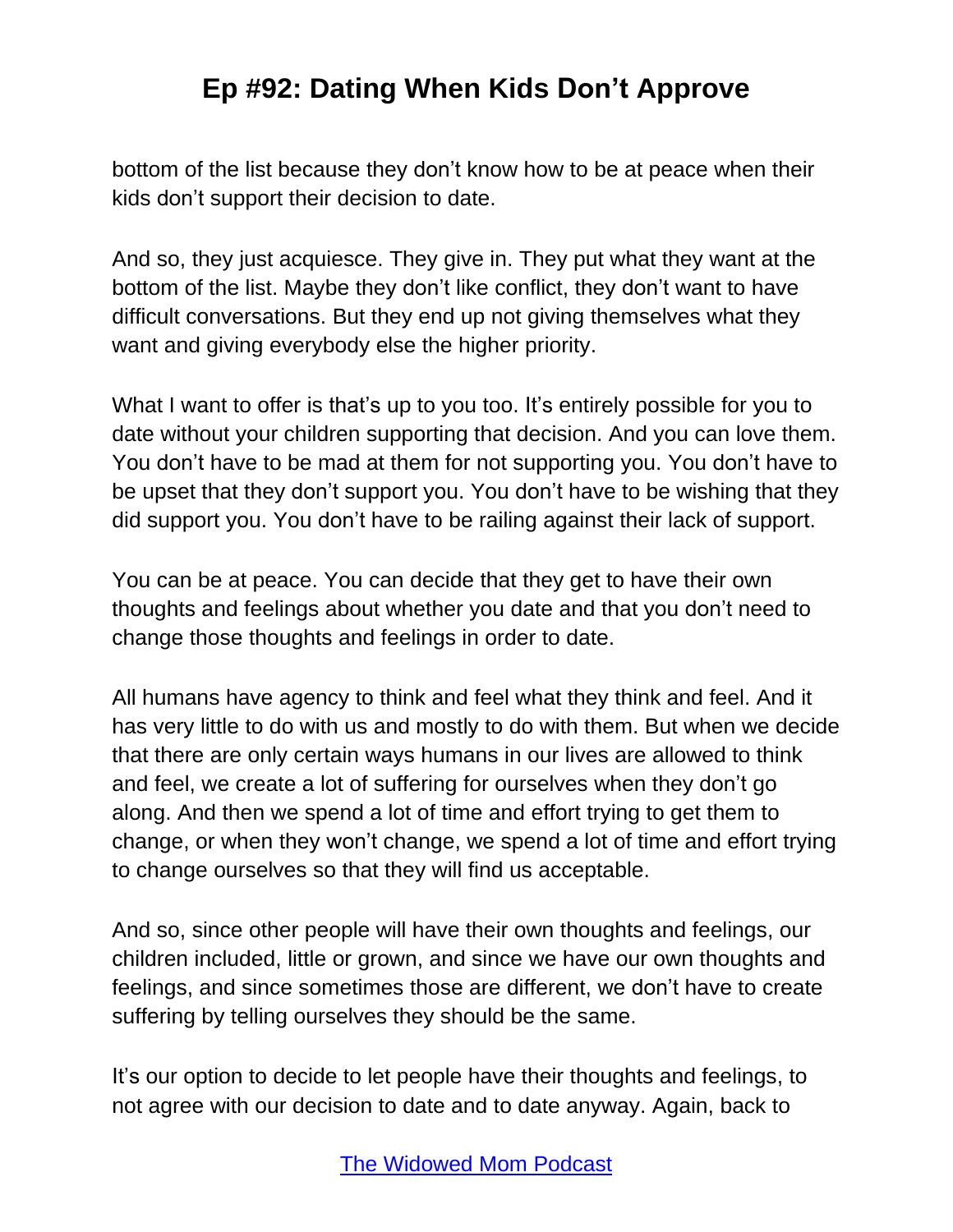number one, there is no right or wrong. There isn't a way you should be doing it, there isn't a way you shouldn't be doing it.

And I'm going to tell you, before I did this episode, I just decided to Google what was out there. and after reading a few articles, I just kind of – I'm not going to say it got me mad, but it really started kind of getting under my skin a little bit about, just, I think really unhelpful emotional childhood kinds of responses out there about rights and wrongs and dos and don'ts and rules.

And you need to choose your own rights and wrongs. You need to choose your own rules. You know what's important to you. You know what you value. You know what you want.

So, don't listen to any of that other BS that's out there. Pick what's right for you. Consider the perspectives of others, sure. If you can provide some reassurance to your children, why not? I'm in.

But make peace, if you want to date, with the idea that your kids might not like it. If they're little kids, they might not even understand relationships in general. They might not be old enough to really get what's going on. And if they're grown, they still might not like it because they will have their own thoughts and feelings.

They will make your dating potentially mean something about how much you loved their other parent. Who knows? But that's okay. We can love them anyway. They don't have to agree. We don't have to hide it. We can be honest if we want to. We can do it our way with so much love and so much understanding. And let them be upset if they get upset.

So, there's no right or wrong. You get to decide always. Consider their perspective. Just see what you can learn. And then. Be willing to let them not agree with you if you've decided that you're ready to date and dating is